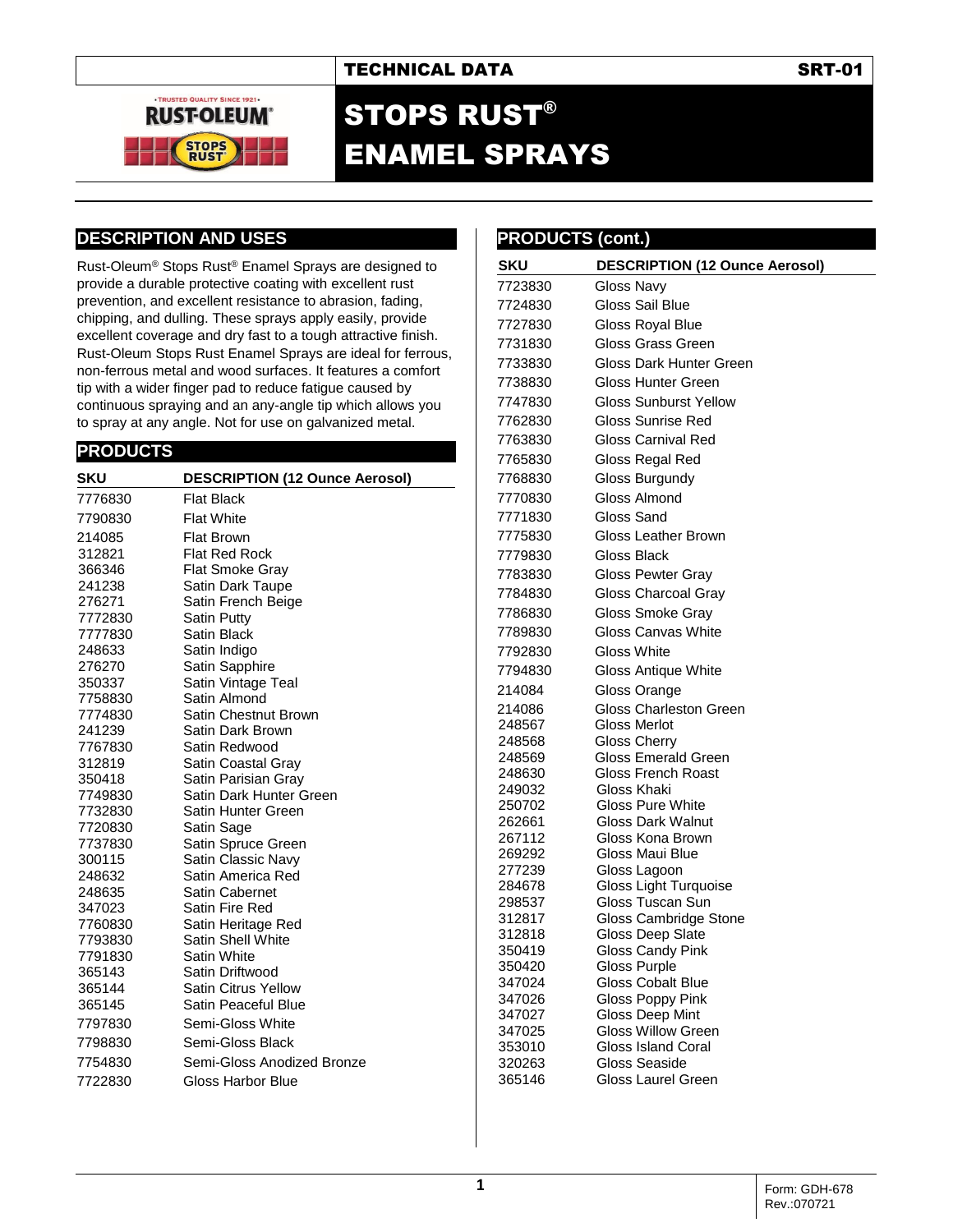



# STOPS RUST® ENAMEL SPRAYS

# **PRODUCT APPLICATION (cont.)**

### **SURFACE PREPARATION**

Remove all dirt, grease, oil, salt and chemical contaminants by washing the surface with a commercial detergent, or other suitable cleaning method. Rinse with fresh water and allow to thoroughly dry. Remove loose paint and rust with a wire brush or sandpaper. Previously coated surfaces must be sound and in good condition. Smooth, hard, or glossy finishes should be scarified by sanding to create a surface profile.

**WARNING!** If you scrape, sand or remove old paint from any surface, you may release lead paint dust. LEAD IS TOXIC. EXPOSURE TO LEAD DUST CAN CAUSE SERIOUS ILLNESS, SUCH AS BRAIN DAMAGE; ESPECIALLY IN CHILDREN. PREGNANT WOMEN SHOULD ALSO AVOID EXPOSURE. Wear a NIOSH approved respirator to control lead exposure. Clean up carefully with a HEPA vacuum and a wet mop. Before you start, find out how to protect yourself and your family by contacting the National Lead Information Hotline at 1-800-424-LEAD or log on t[o www.epa.gov/lead.](http://www.epa.gov/lead)

### **PRIMING**

Use of a Stops Rust Primer provides added corrosion protection, superior adhesion and hiding and is especially recommended for bare wood and metal. The following primers are recommended.

| 7769830 | <b>Rusty Metal Primer</b> |
|---------|---------------------------|
| 7780830 | <b>Clean Metal Primer</b> |
| 2081830 | Light Gray Auto Primer    |
| 2067830 | Red Auto Primer           |
| 2089830 | Dark Gray Auto Primer     |

# **PRODUCT APPLICATION (cont.)**

# **APPLICATION**

Use outdoors or in a well-ventilated area such as an open garage. Use when temperature is between 50-90°F (10-32°C) and humidity is below 65% to ensure proper drying. Do not apply to surfaces that, when heated, exceed 200°F (93°C) or galvanized metal. Avoid spraying in very windy, dusty conditions. Cover surrounding area to protect from spray mist.

Shake can vigorously for one minute after mixing ball begins to rattle. If mixing ball fails to rattle DO NOT STRIKE CAN. Contact Rust-Oleum. Shake often during use. Hold can upright 10-16" from surface and spray in a steady back-andforth motion, slightly overlapping each stroke. Keep the can the same distance from the surface. Keep the can in motion while spraying. Apply 2 or more light coats a few minutes apart to avoid runs and sags. Do not use near open flame.

### **DRY AND RECOAT TIMES**

Based on 70°F (21°C) 50% relative humidity. Allow more time at cooler temperatures. Dries tack free in 2-4 hours, to handle in 5-9 hours and fully dry in 24 hours. Primers may be top coated immediately. Apply a second coat or clear coat within 1 hour or after 48 hours.

### **CLEAN UP**

Wipe off tip before storing. Clean up wet paint with Xylene or mineral spirits. Throw away empty can in trash pickup. Do not burn or place in home trash compactor.

### **CLOGGING**

If valve clogs, twist and pull off spray tip and rinse it in a solvent such as mineral spirits. Do not stick a pin or other objects into the stem.